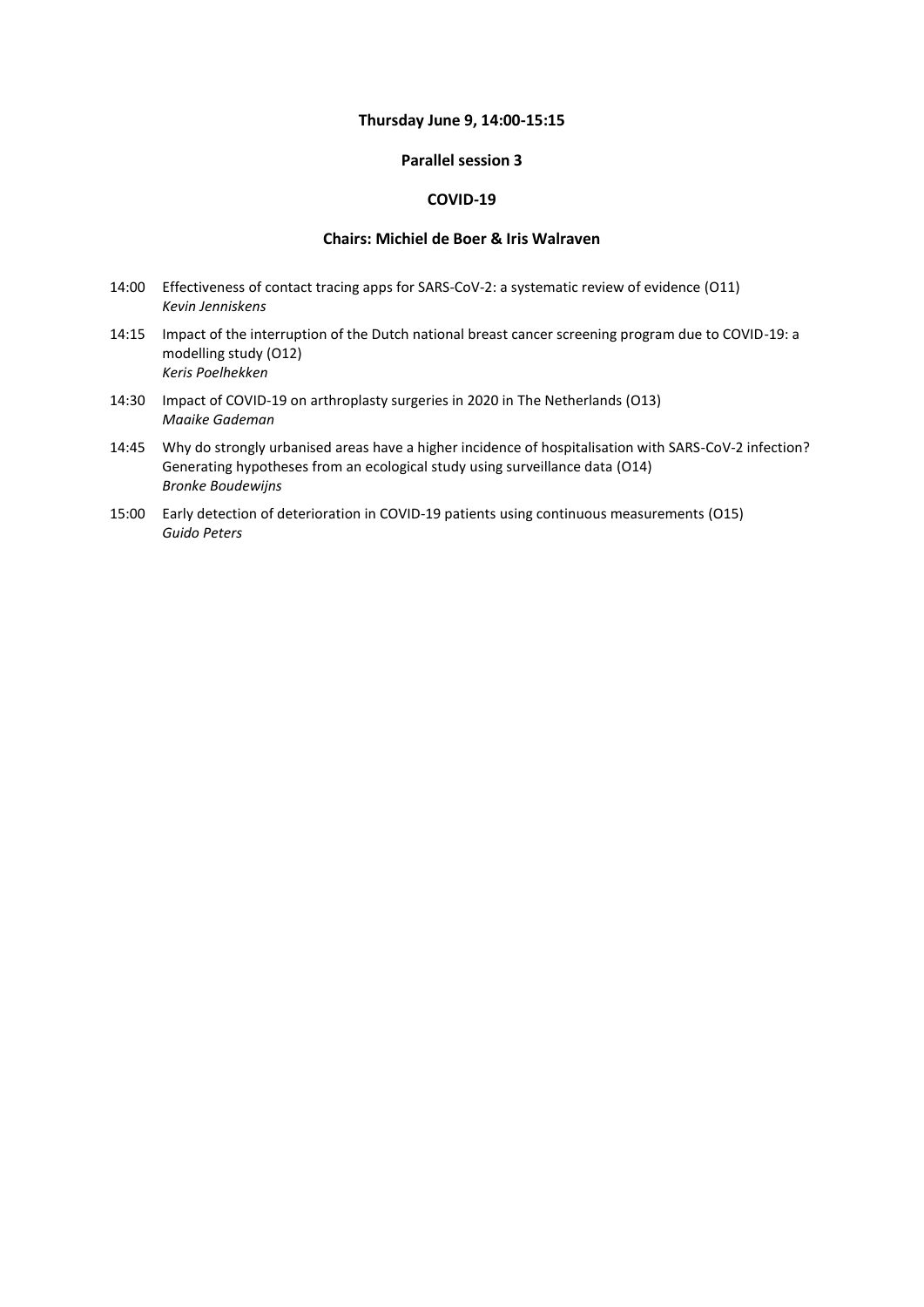### **O11. Effectiveness of contact tracing apps for SARS-CoV-2: a systematic review of evidence.**

*Jenniskens K., UMC Utrecht, Utrecht, The Netherlands Bootsma M.C.J., UMC Utrecht Damen J.A.A.G., UMC Utrecht Ghannad M., UMC Utrecht Oerbekke M.S., UMC Utrecht Vernooij R.W.M., UMC Utrecht Spijker R., UMC Utrecht Moons K.G.M., UMC Utrecht Kretzschmar M.E.E., UMC Utrecht Hooft L., UMC Utrecht*

Objective: To systematically review evidence on effectiveness of contact tracing apps (CTAs) for SARS-CoV-2 on epidemiological and clinical outcomes

Design: Systematic review

Data sources: EMBASE (OVID), MEDLINE (PubMed), BioRxiv, and MedRxiv were searched up to June 9th 2021

Study selection: Studies, both empirical and model-based, assessing the effect of CTAs for SARS-CoV-2 on quarantine rate, reproduction number (R), total number of infections, hospitalization, mortality, and other epidemiologically and clinically relevant outcomes, were eligible for inclusion.

Data extraction: Empirical and model-based studies were both critically appraised based on dedicated quality and risk of bias assessment checklists. Data on type of study (i.e., empirical or model-based), sample size, (simulated) time horizon of outcome effects, study population, CTA type (and associated interventions), comparator, and outcomes assessed, were extracted. Key findings were extracted and narratively summarized. Specifically for model-based studies, characteristics and values of important model parameters were collected.

Results: 5123 studies were identified, of which 27 studies (five empirical, 22 model-based studies) were eligible and included in this review. All empirical studies were observational (non-randomized) studies and either at unclear or high risk of bias, mostly due to uncontrolled confounding. Risk of bias of model-based studies was considered high for 7 of 22 studies. Most studies demonstrated beneficial effects of CTAs on R, total number of infections, hospitalization, and mortality. Effect size was dependent on other model parameter values (e.g., proportion of asymptomatic individuals, testing delays), but in general a beneficial effect was observed at CTA adoption rates of 20% and over.

Conclusions: CTAs are potentially effective at reducing SARS-CoV-2 related epidemiological and clinical outcomes, though effect size depends on other model parameter values. Methodologically sound comparative empirical studies on effectiveness of CTAs are lacking and would be desirable to confirm findings from model-based studies.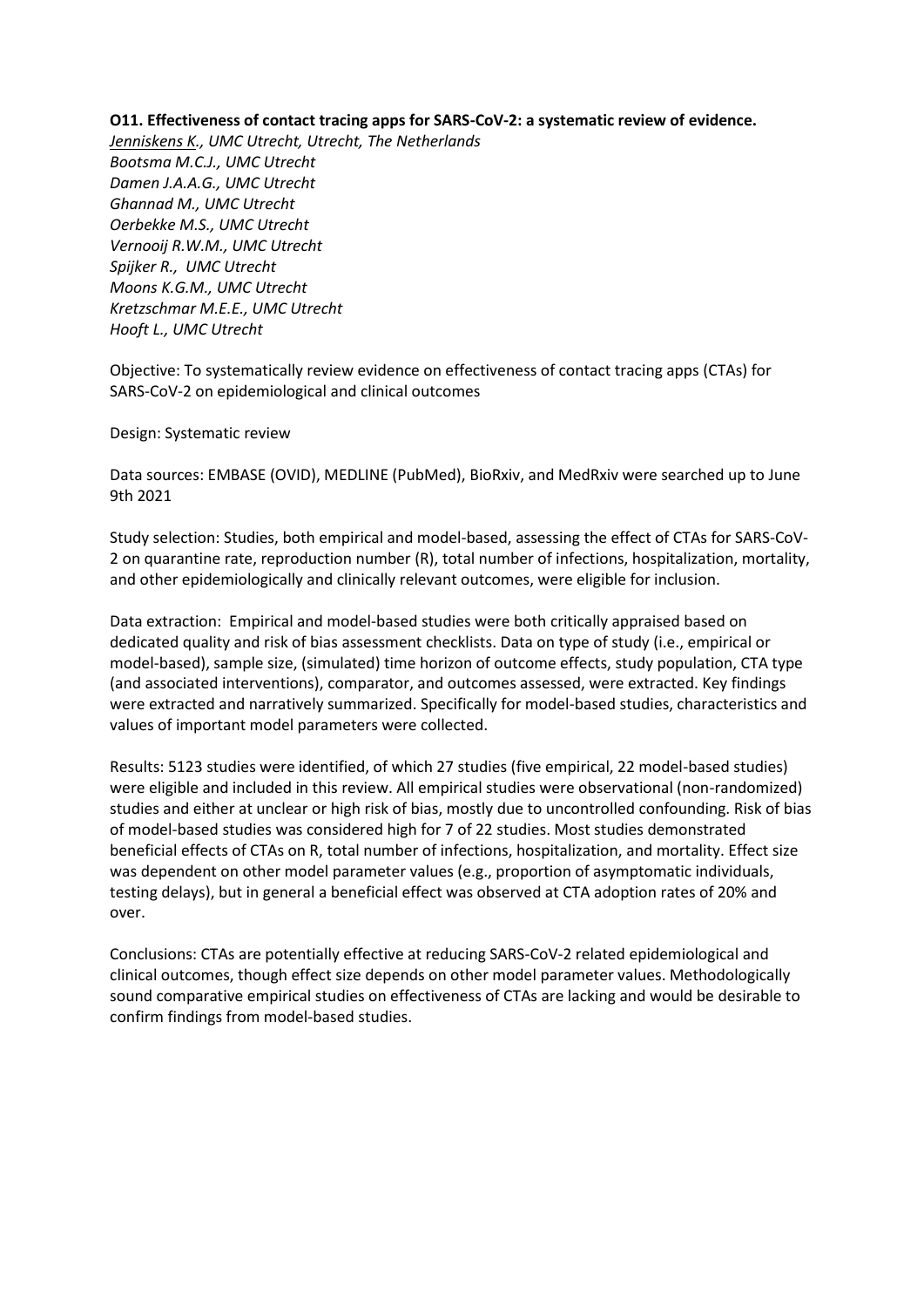# **O12. Impact of the interruption of the Dutch national breast cancer screening program due to COVID-19: a modelling study.**

*Poelhekken K., University Medical Center Groningen, Groningen, the Netherlands Greuter M.J.W., University Medical Center Groningen De Munck L., Netherlands Comprehensive Cancer Organisation Siesling S., Netherlands Comprehensive Cancer Organisation and University of Twente De Bock G.H., University Medical Center Groningen*

Background: The Dutch national breast cancer screening program was interrupted for three months due to COVID-19. As a direct effect, a decrease in diagnosed cases of breast cancer was observed, but the long-term effects are still unclear. The aim of this study was, therefore, to estimate the long-term effects of this interruption on a possible delay in diagnosis and middle and large-sized screendetected and interval breast cancers.

Methods: The previously validated micro-simulation model SiMRiSc was used to calculate the impact of the three-month interruption of the breast cancer screening program. In addition, the effects of hypothetical interruptions of six and twelve months were simulated. As a reference, a scenario without interruption was used. SiMRiSc was validated with independently derived input parameters from literature. As outcomes, interval carcinomas and size distribution of screen-detected breast cancers were considered for women at ages 55-59 and 60-64 years at time of interruption. A univariate sensitivity analysis was performed to estimate uncertainties.

Results: No significant effect was found for the three-month interruption on the number of middleor large-sized screen-detected breast cancer in the first three screening rounds after interruption. An increase of 19% in detection rate for interval carcinomas was found in the first screening round, but in following rounds the number of interval carcinomas was comparable to a scenario without interruption. A larger increase in interval carcinomas of 38% and 78% was found for hypothetical interruptions of six and twelve months, respectively, and an increase in middle-sized tumours in the first round after interruption of 26% and 47%, respectively.

Conclusion: The interruption due to COVID-19 of the Dutch screening program did not result in an increase in large-sized breast cancers or in long-term delay in diagnosis. Only the first round after restarting the screening was affected, with an increase in interval carcinomas.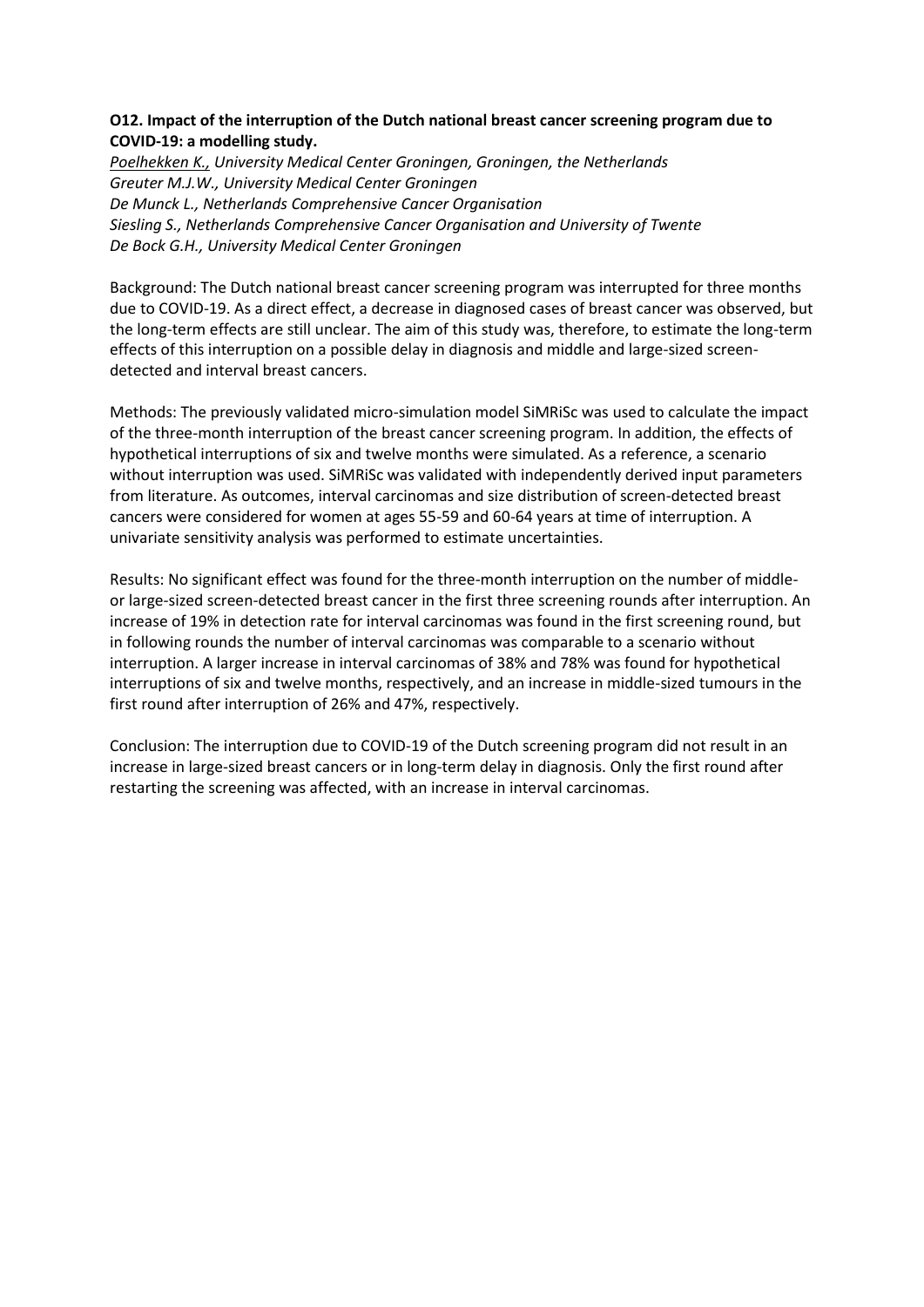# **O13. Impact of COVID-19 on arthroplasty surgeries in 2020 in the Netherlands.**

*Latijnhouwers D.A.J.M., Leiden University Medical Center, Leiden, the Netherlands Nelissen R.G.H.H., Leiden University Medical Center Cannegieter S.C., Leiden University Medical Center van den Hout W.B., Leiden University Medical Center Poolman R.W., Leiden University Medical Center & Onze Lieve Vrouwe Gasthuis (OLVG) Schreurs B.W., Radboud University Medical Center Becic Pedersen A., Aarhus University Gademan M.G.J., Leiden University Medical Center*

Background: We estimated change in primary arthroplasty surgery rate in the Netherlands in 2020, due to COVID-19. Additionally, we evaluated whether differences were present in patient and hospital-characteristics between pre-COVID and during the COVID-19 pandemic.

Methods: All patients with a primary hip, knee or shoulder arthroplasty between 2014-2020 were extracted from the Dutch Arthroplasty Register (LROI). We calculated observed/expected (O/E) ratios to determine changes in arthroplasty rates. Using Poisson regression we estimated the number of arthroplasties per month in 2020, while taking into account changes in age and sex composition of the general Dutch population over time. The following time periods were included to compare patient mix and hospital characteristics (University/General/Orthopaedic Focus Clinics): pre-COVID (2014-March 15, 2020), 1st wave (March 16-May 24, 2020), summer period (May 25-September 20, 2020) and 2nd wave (September 26-December 31, 2020).

Results: 20% less arthroplasty surgeries (15,457) were performed than expected during the pandemic in 2020. The O/E ratio was 0.83 in hip, 0.77 in knee, and 0.78 in shoulder arthroplasties. The largest drop in the O/E ratio was seen in April 2020 (Hip:0.25, Knee:0.03, Shoulder:0.23). Relatively more patients underwent surgery in focus clinics during the summer period (15%) and 2nd wave (20%), compared to pre-COVID (9%). During the 1st wave, patients with an urgent indication (fractures/cancer) were prioritized, while the proportion of osteoarthritis patients decreased compared to the pre-COVID period (Hip:74% versus 34%; Shoulder:44% versus 20%). This did not apply to the knee population, in which the majority of performed surgeries was due to osteoarthritis (>90%) in all periods.

Conclusion: The COVID-19 pandemic had a huge impact on patients in need of arthroplasty surgery, with 20% fewer surgeries performed in 2020. Relatively more surgeries were performed in focus clinics and during the 1st wave hip and shoulder patients with more urgent indications were prioritized.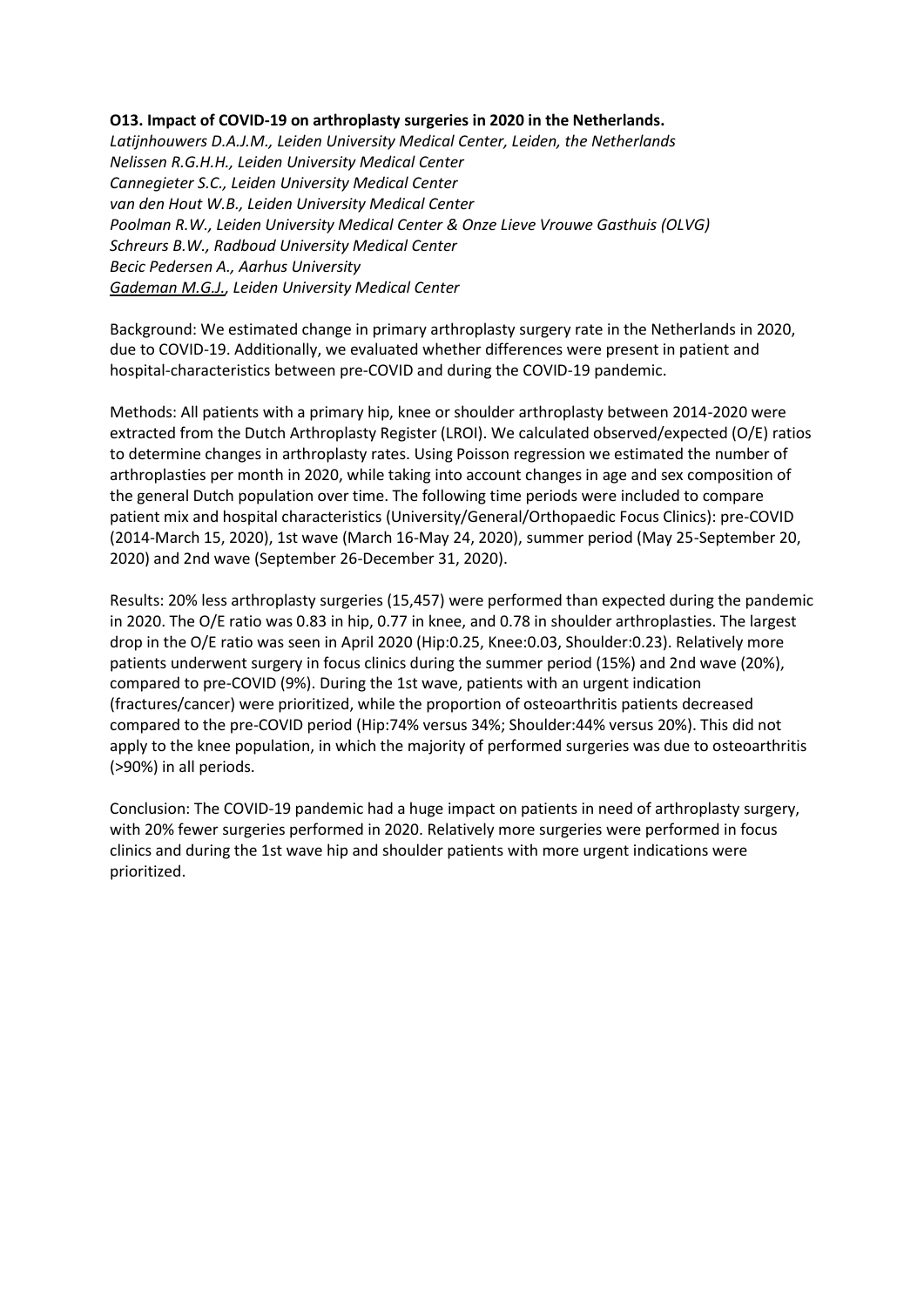# **O14. Why do strongly urbanised areas have a higher incidence of hospitalisation with SARS-CoV-2 infection? Generating hypotheses from an ecological study using surveillance data.**

*Boudewijns B., Center for Infectious Disease Control, National Institute for Public Health and the Environment (RIVM), Bilthoven, the Netherlands Smorenburg S., RIVM Bom B., RIVM Van de Kassteele J., COVID-19 surveillance and epidemiology team, RIVM Van Gaalen R.D., RIVM Geubbels E.L.P.E., RIVM*

Background: In routine surveillance, we observed regional differences in SARS-CoV-2 incidence, related to the degree of urbanisation. To avoid bias due to testing behaviour, we investigated whether hospitalisation with SARS-CoV-2 infection was associated with degree of urbanisation and which demographic, socioeconomic and health related factors play a mediating role.

Methods: This ecological study used publicly available surveillance data on hospitalisations with SARS-CoV-2 infection and covariate data. The main outcome variable was the cumulative incidence of hospitalisations between 27 February 2020 and 20 January 2021, with municipality as the unit of analysis. We identified mediating factors using directed acyclic graphs and used a stepwise hierarchical negative binomial regression to quantify the association between degree of urbanisation and hospitalisation.

Results: The incidence of hospitalisation significantly increased with increasing degree of urbanisation [OR 1.26 hardly urbanised (p 0.002) - 1.36 extremely urbanised (p 0.006), compared to not urbanised]. This effect disappeared when adding demographic, socioeconomic and healthrelated variables. In the full model, age demographic; mean household size; percentage of households with children; percentages of inhabitants with a Turkish, Dutch Caribbean or Western migration history, separately; percentage of reformed religious party voters and percentage of inhabitants with obesity had a significant positive association with hospitalisation [OR 1.02-3.81]. A higher percentage of inhabitants with intermediate education level and a higher percentage of smokers were significantly associated with fewer hospitalisations [OR 0.95-0.96]. Expanded wavespecific analyses are being conducted to assess the mediating effect of vaccination coverage.

Conclusion: The association between degree of urbanisation and incidence of hospitalisations by municipality can be explained completely by mediating factors. These results would need to be confirmed by individual level analysis of linked datasets before conclusions can be drawn on the causal relation between these factors and hospitalisation risk.